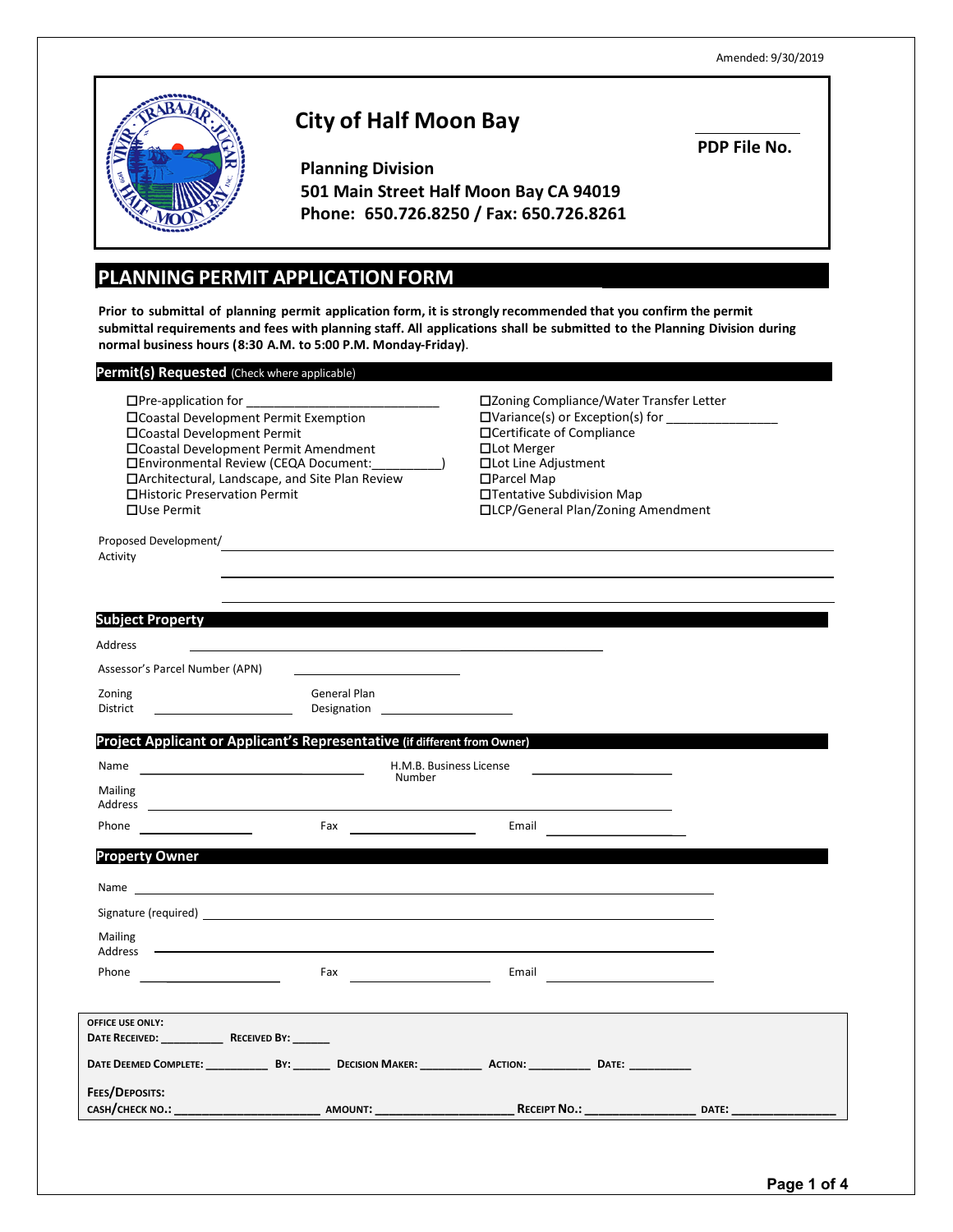# **APPLICATION CHECKLIST**

**Please submit the following items with your application, unless otherwise directed by planning staff:** 

- 1. **6 Sets of 24 X 36 inch Plans\* -** Each set of plans shall be folded to approximately 8.5" X 11" and shall include:
	- a. **Site Plan** Drawn to scale, indicating correct parcel dimensions using a topographic survey as the base map, and showing all existing and proposed structures and trees. **INCLUDE ALL OF THE FOLLOWING:** A location map; grading contours and location of any drainage flows; all recorded utility and access easements; all existing and proposed utilities; centerline of the public right-of-way and any existing and proposed frontage improvements (sidewalk, curb, gutter); and any adjacent street rights-of-way, adjacent parcels, and adjacent building footprints.
	- b. **Building Elevations** Drawn to scale, showing north, south, east and west views of all proposed structures. Indicate existing grade, finished first floor and a roof ridgeline (highest point of the structure). Include maximum building envelope lines, proposed colors and materials, and exterior lighting as applicable.
	- c. **Building Floorplans** Drawn to scale, detailing all habitable and non-habitable existing and proposed floor areas.
	- d. **Preliminary Utilities, Grading and Drainage Plan** Required for new residential and commercial projects.
	- e. **Landscape Plan** Drawn to scale, showing all existing and proposed landscaping (include species name and height), amount of irrigated landscape area, and all existing and proposed hardscape including all fencing, walls, (including height of these features) driveways and walkways. Additional information on irrigated landscaped areas may be requested to comply with Chapter 13.04 "Water Conservation in Landscaping Regulations" of the Municipal Code.

### \***Note: Additional sets may be required based on type of request and any requested revisions.**

- 2. One (1) electronic set of dated project plans (.pdf format).
- 3. One (1) set of project plans reduced to 11 X 17 inches.
- 4. Photographic evidence and signed affidavit for the Site Posting Notice.
- 5. A Copy of a Title Report prepared within 90 days including a separate sheet identifying the legal description of the subject site (include all APN's associated with the subject site)
- 6. Written proof of water connection commitment from the Coastside County Water District.
- 7. Completed Stormwater Checklist for Small Projects or C.3 (if applicable).
- 8. Copy of Dwelling Unit Allocation Certificate (D) for projects including new residential units.
- 9. A signed **Affidavit of Application Materials** that is attached to this application packet.
- 10. For **Parcel Map**, **Tentative Subdivision Map**, **Lot Line Adjustment** and **Lot Merger Applications**, please ask for the corresponding supplemental forms requiring additional information.
- 11. A completed and signed **City of Half Moon Bay Planning Department Permit Application** Form.
- 12. **TOPOGRAPHIC SURVEY REQUIRED:** A detailed topographic survey shall be prepared and certified by a licensed surveyor or civil engineer properly registered to perform surveying and submitted with Planning Permit application plans. The survey shall include a baseline elevation datum point on the construction site, indicating existing grade prior to development. This datum point shall be permanent, marked, shall remain fixed in the field, and shall not be disturbed throughout the Planning and Building Review process. Examples of datum points include: fire hydrants, manhole covers, survey markers, street curbs, etc. This datum point shall be shown on all of your site plans including revised/resubmitted plans. The footprint of the proposed structure(s) shall be drawn on plans with a roof plan. Specific elevation points at structure(s) corners and ridgeline shall be noted on the survey. The approved height of all projects developed in the City will be measured from existing grade as indicated on the submitted topographical survey to the roof ridgeline (highest approved structure height) of the structure. **Page <sup>2</sup> of <sup>4</sup>**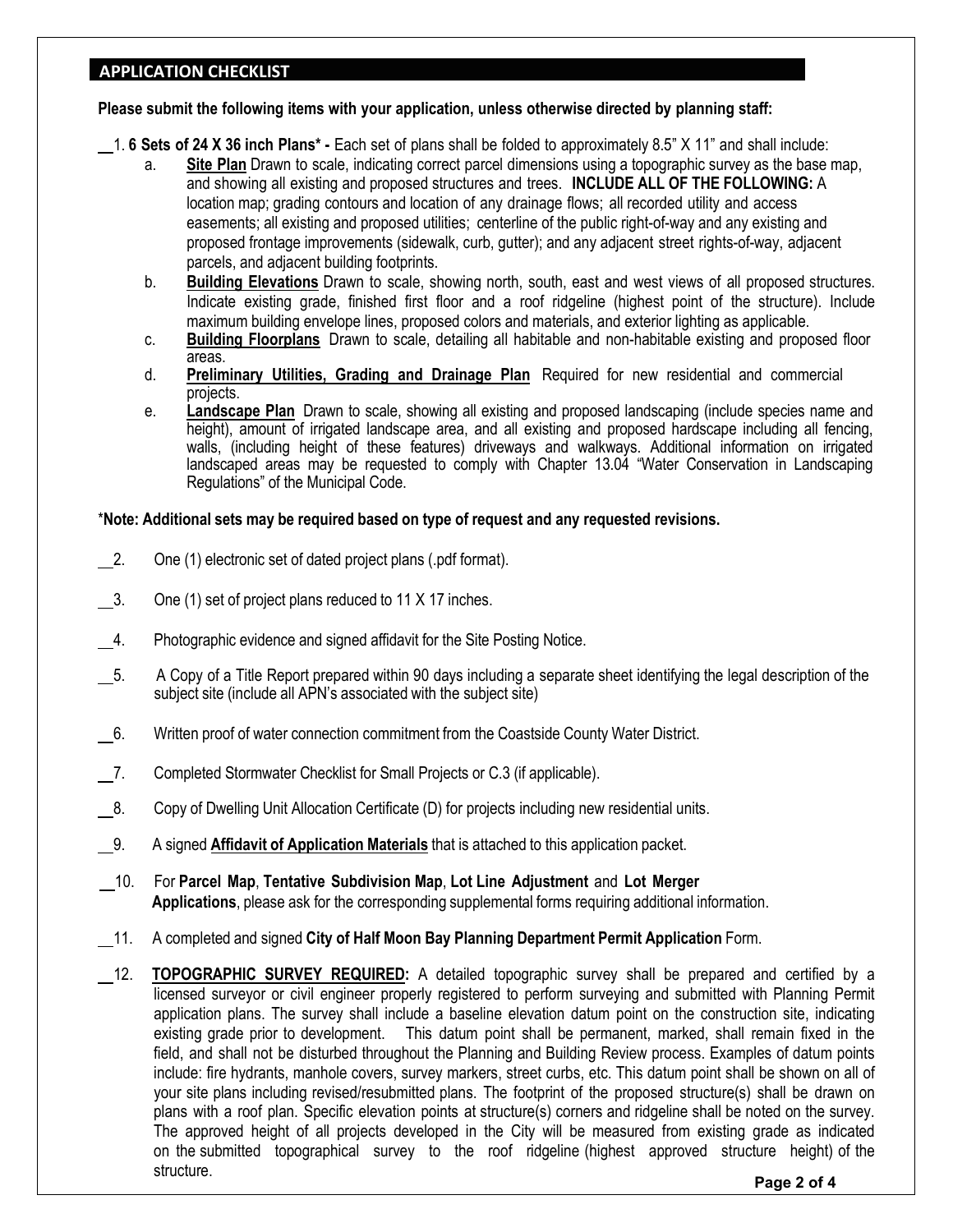#### **COST-BASED FEE SYSTEM**

I understand that charges for planning staff time spent processing this application will be based on the Councilapproved fee schedule (see current Master Fee Schedule).

Further, I understand that my initial deposit is a retainer and not a fee. This deposit will set up an account which shall be charged at the above hourly rate for all staff processing time. If expenditures exceed 70% of the deposit amount required by the Cost Recovery Fee Program, additional deposits will be requested. Applicant understands and agrees that nonpayment of deposit requests within the time period specified in the request shall stay the application process until the funds requested are paid.

If the final costs are less, the unused portion of the deposit will be returned to me at the conclusion of the process or final inspection of the completed project, whichever occurs later (the necessary staff time will vary according to the complexity of the application and the project.) Also, I understand that staff processing time may include, but is not limited to:

- 1. Initial review and ongoing project processing by the Planning Division, Public Works Department, and City Attorney including, but not limited to:
	- a. Reviewing plans / submittal packages
	- b. Routing plans to, and communicating with, inter-office departments and outside agencies
	- c. Researching documents relative to site history
	- d. Site visits
	- e. Consulting with applicant and/or other interested parties either in person or by phone
	- f. Preparing environmental documents
	- g. Drafting staff reports and resolutions
	- h. Preparing pertinent maps, graphs and exhibits
	- i. Attending meetings / public hearings before the Planning Director/Planning Commission/ City Council

2. Plan checking subdivision, parcel and final maps and subdivision improvement plans by Public Works and Planning Department subsequent to receiving discretionary approvals;

3. Plan checking building permits by Planning and Public Works Department, subsequent to receiving all discretionary approvals;

4. Final, on-site inspections of the project by Planning Department, and/or Public Works Department; I also understand that receipt of all discretionary approvals does not constitute an entitlement to begin work. Non-discretionary approvals may be required from the Building Department, Public Works Department, Coastside Fire Protection District, Sewer Authority Mid-Coastside, San Mateo County Environmental Health Department, Coastside County Water District and other agencies. Refer to the City Fee Schedule for other fees to be assessed prior to the issuance of project permits. These fees may include, but are not limited to:

- 1. Building Permit fees;
- 2. Public Works fees;
- 3. Developer Impact fees;
- 4. Fire District, Sanitary District, Water District, etc. fees. The Commerchine Commerching Commerching Commer

As the applicant, I have read and agree with all of the above, and I assume full responsibility for all costs **incurred by the City in processing this application(s).**

**Signature** of Applicant **Date Date Date Date Date Date Date Date Date Date Date Date Date Date Date Date Date Date Date Date Date Date Date Date Date Date Date Date**